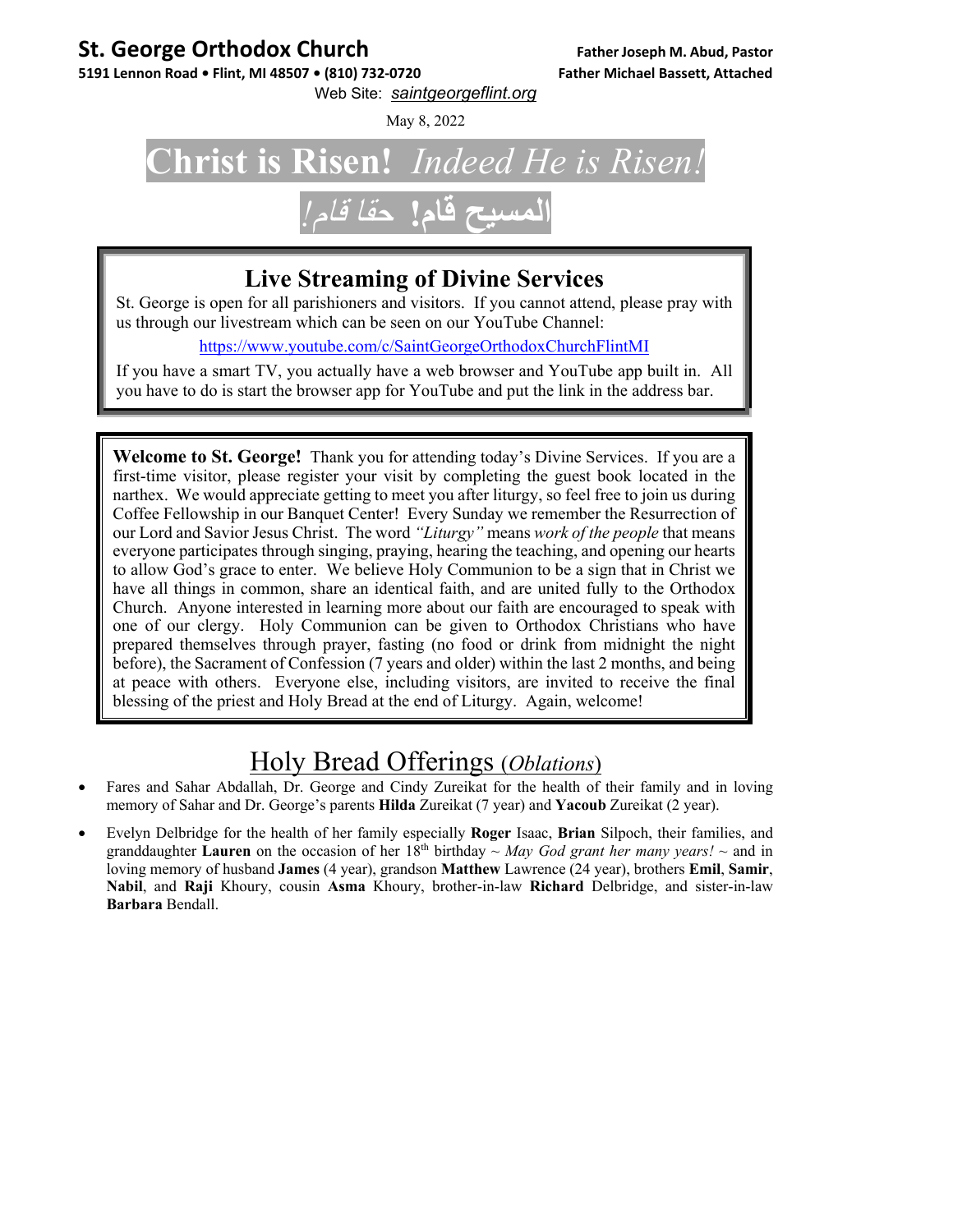- We pray for the servants of God who have fallen asleep in the Lord: **Archbishop Paul** of Chicago and the Midwest, Orthodox Church in America (+April 24th), **Charles** Koory (+April 15th), **Hazem** Alyatim (+April 17th, son of Tony), and **Hasna** Ghantous (+April 25th).
- Prayers are offered for our parishioners who are ill, recovering, or in need, especially His servants: **Metropolitan Paul** and **Archbishop John** who are in captivity, **Sahar** Abdallah, **Shafiqa** Abuaitah, **Suheil**  and **Abeer** Abuaita, **Laila** Abud, **Anwar** Abueita, **Jane** Abueita, **Chelsy** Abufarha, **William** Alsahouri, **Sharon** Ballreich (sister of Nancy Silpoch and Deborah Salim), **Emil** Bathish, **Douglas** Coone, **Levi** Cooper, **Vera** Daoud, **Jimmy** and **Victor** David, **Ranna** Esho (friend of Batoul Burbar), **Averie** Fisher (niece of Doug and Sandy Thomas), **Elias** Gantos, **Mariam** Ghanim (mother of Manal Abuaita), **Phyllis** Good, **Nasri** Haddad, **Nadia** Ibrahim (mother of Ziyad), **Daisy** Isaac, **Dannie** Jones, **Loretta** Karpelenia (mother of Denise Ghattas), **Laura** Nassar, **Sarah** Nassar, **Jowelle** Odeh, **Aida** Raffoul, **Deborah** Salim, **Elaine** Shaheen, **Michael** Silpoch, **Georgette** Yusuf, and **Michael** Zerka (uncle of Lauren Zerka); **Tatiana**  and **Xenia** Hanna who were brought into the Orthodox Faith through the Holy Sacraments of Baptism, Chrismation, and their First Communion.
- We also pray for our expectant parents: **Staci** and **Daniel** Bator, **Casandra** and **Daniel** Burbar, **Joselien** (daughter of Issa and Esperanza) and **David** Khoury, **Sandy** (daughter of Issa and Esperanza) and **Raad** Qumsieh, and **Jacqueline** (daughter of Anwar and Janet) and **John** Timm.

## **ANNOUNCEMENTS**

**TODAY** the men of our Parish Council invite everyone to our annual **WOMEN'S DAY BRUNCH** in honor of all of the women of St. George!

**COFFEE FELLOWSHIP HOSTS** Available dates: May  $15<sup>th</sup>$ ,  $29<sup>th</sup>$ , June  $5<sup>th</sup>$ , and  $26<sup>th</sup> \sim$  sign-up poster and hosting information is in the Lounge and includes bringing whatever you wish to serve and cleaning up afterwards. St. George provides coffee, cups, cream, and sugar at a charge to the host of \$25. **For more information, contact Manal Abuaita** (810-577-0028).

## **GRADUATES/PARENTS**

Please email Fr. Joe ( $n$ ija@aol.com) by May 14<sup>th</sup> to let him know who our graduates are! They will be listed in the next issue of **The VOICE**. Information needed: name of the *High School* or *College/University* and their degree, along with a picture to be posted.



**COLLEGE SCHOLARSHIPS AVAILABLE** We are very fortunate to have several scholarships available to those who wish to further their education. Some applications are in the Lounge and others are located at: https://antiochian.org/regulararticle/386. Please note THE DEADLINES!

The national **Food For Hungry People** program during the Great Fast is now over. Please empty your boxes and send your donation to the church either with a check or online at our website: https://saintgeorgeflint.org/.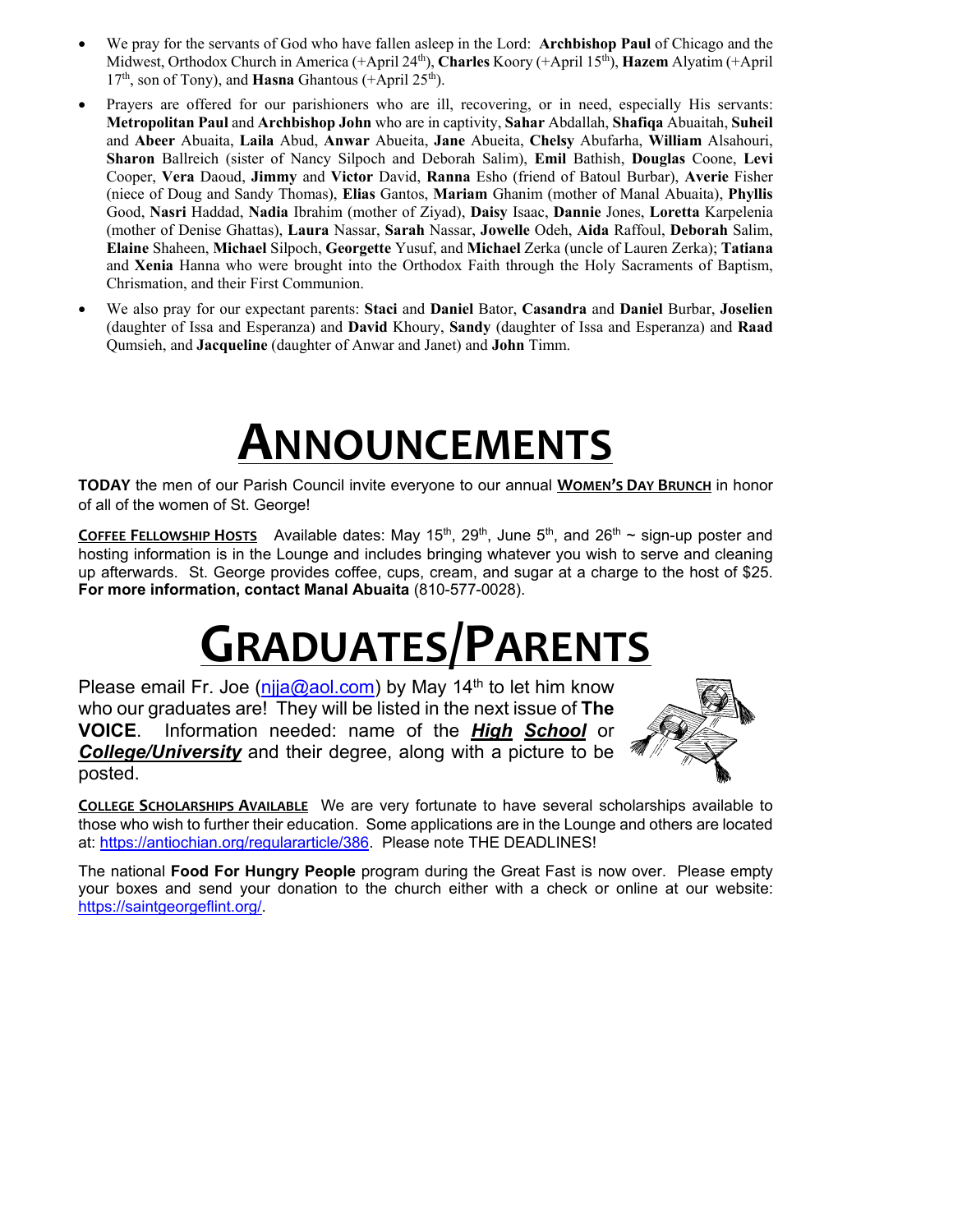#### **OUR STEWARDSHIP, OFFERINGS, & DONATIONS**



Though you might not come to church, **our stewardship, offerings, and donations are still very badly needed**. PLEASE help your parish by continuing to offer! If you cannot come to church, you can simply go to our parish website (https://saintgeorgeflint.org/) and donate on-line (use the QR code to the right) or you can bring or mail your offerings to St. George, 5191 Lennon Road, Flint, MI 48507. As always, THANK YOU for your generosity and love of our St. George!

### **St. George Men's Fellowship**

We want and need a Men's Fellowship to share experiences, encouragement, support, and biblical study. The Men's Fellowship at St. George Flint will provide a variety of opportunities to connect, build community, and have fun. We are thinking of bi-monthly gatherings, opening with a teaching from Fr. Joe/speaker followed with a social activity such as dinner, cards, etc. Other activities include: cooking meals at church, fundraising campaigns, and various ministry tasks at church. We pray you will find this fellowship fun and helpful in your Christian development and maturity. Please text or call Tony Daoud at 810-730-1011 to be added to our group text. This group text is strictly for fellowship activities and to inform you on events of our group and church. If you prefer e-mail, you can send your information to Tonydaoud00@gmail.com. All men of St. George are welcome and participation is highly encouraged! God willing, we will have our 1<sup>st</sup> gathering soon.

#### **COMING EVENTS**

**Fasting Discipline** There is no fasting until the Ascension of our Lord into Heaven 40 days after Pascha on June 2<sup>nd</sup>. Monday **Bible Study**: *Gospel of St. Matthew the Apostle and Evangelist* 3-5pm **SOYO Monday** 6-8pm Wednesday **Arabic-English Bible Study** *Gospel of St. Matthew* 12-2pm Saturday *Great Vespers* **and Confessions** 5pm

#### **Miracles ~** *Living in expectation of miracles*

*by Abbot Tryphon, head of All-Merciful Savior Monastery on Vashon Island, Washington* 

While just a little boy in the Lutheran Church, I remember asking the pastor why we didn't see miracles in the church like had happened in the Bible. He told me they were used in New Testament times to jump start the church, and were not needed now. As a boy of about ten, I remember feeling cheated, for I wanted to see miracles, and felt we still needed them in this age.

There is a Coptic man in Irvine, California, who prayed for help from Saint George the Great Martyr, only to have the saint appear before him, and gift him with a wooden cross. Within a short time this cross was gushing forth holy myrrh, and healing to those who'd been anointed with it. A Coptic priest friend showed me the video of the cross, and the myrrh was literally gushing out of the cross and into a bucket, continuously.

*Continued*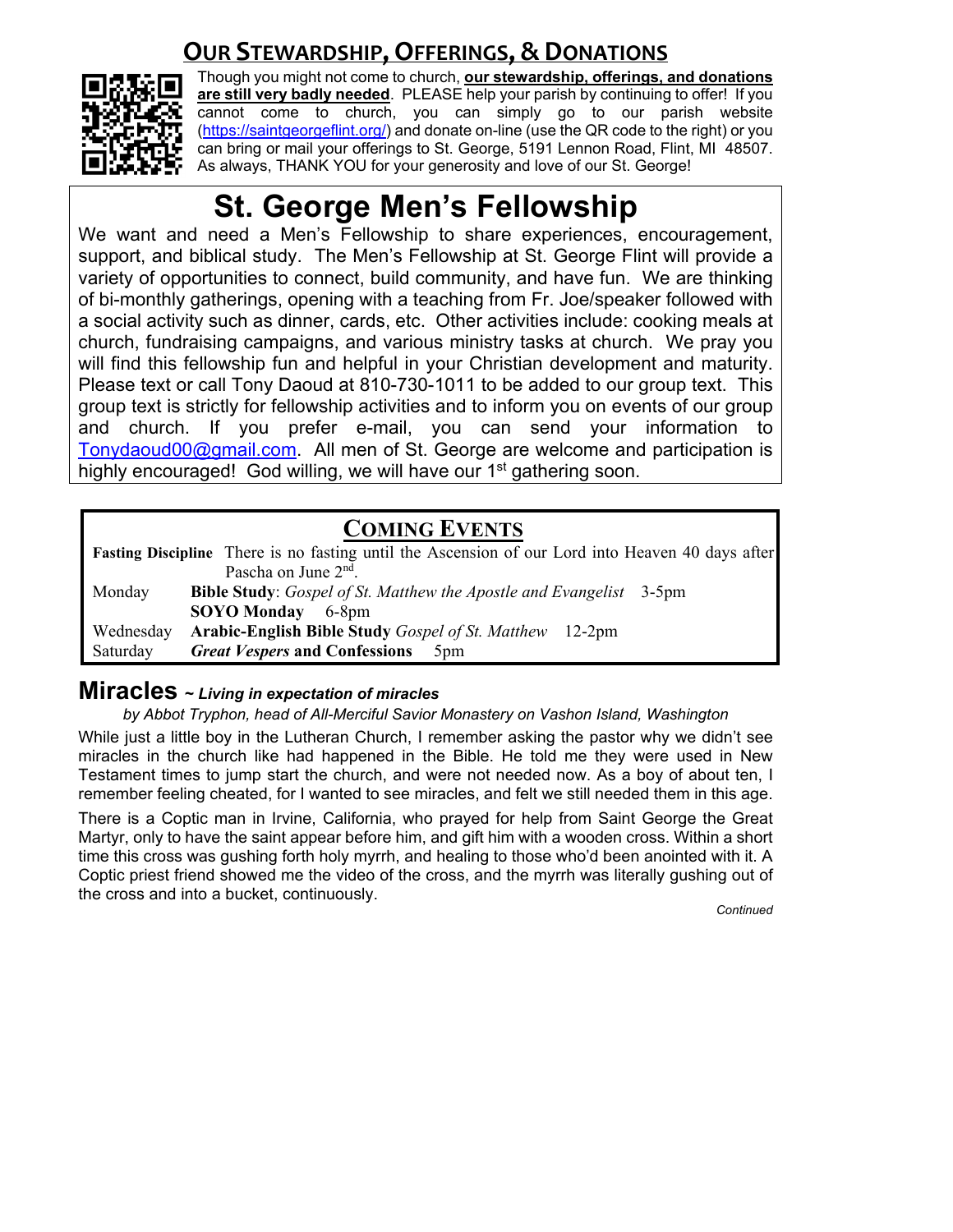The Myrrh Streaming Icon of the Mother of God of Hawaii is another example of holy myrrh streaming forth, performing miracles of healing of both physical and spiritual nature. When I myself was scheduled for by-pass surgery, after anointing myself with the myrrh from the Hawaiian icon, the cardiologist canceled the surgery, right in the operating room, and this after two days of testing had showed I needed stints, and at the very least, one by-pass.

The scriptures tell us that we can move mountains if we only have the faith of a mustard seed, yet many don't expect they'll see a miracle, even when they pray for one. The expectation of experiencing miracles, such as healing, are far from the mindset of many Christians, and I suspect it is because they don't think their faith is strong enough.

The truth is, we don't always prepare ourselves to live a life that is open to miracles, for in the little things, during our everyday comings and goings, we live as though anything needed depends totally on our own efforts. We don't live with the expectation that God cares about our needs, both physical, spiritual, and material, in nature. We don't live with the expectation that God cares enough about us that He enters into our lives in a real, concrete way. So we go about our lives as though there probably is a God out there, but a God that is hardly interested in me.

If we begin to live each day with the expectation that God is not only there, but is actually interacting in a real way, we will soon experience the truth of this. We will begin to see with new eyes, and hear with new ears, how much God does enter into each and every moment of our life, if only we are paying attention.

Faith must be built up little by little, much like a painter puts on layers of oil paint, until one day, after layer upon layer, a beautiful painting is resting on the easel. Like oil painting, faith is formed through layers of learning to trust, so that one day we realize the depth of God's involvement in our life has been there all along, and we experience the miracles that have been happening around us, all along.